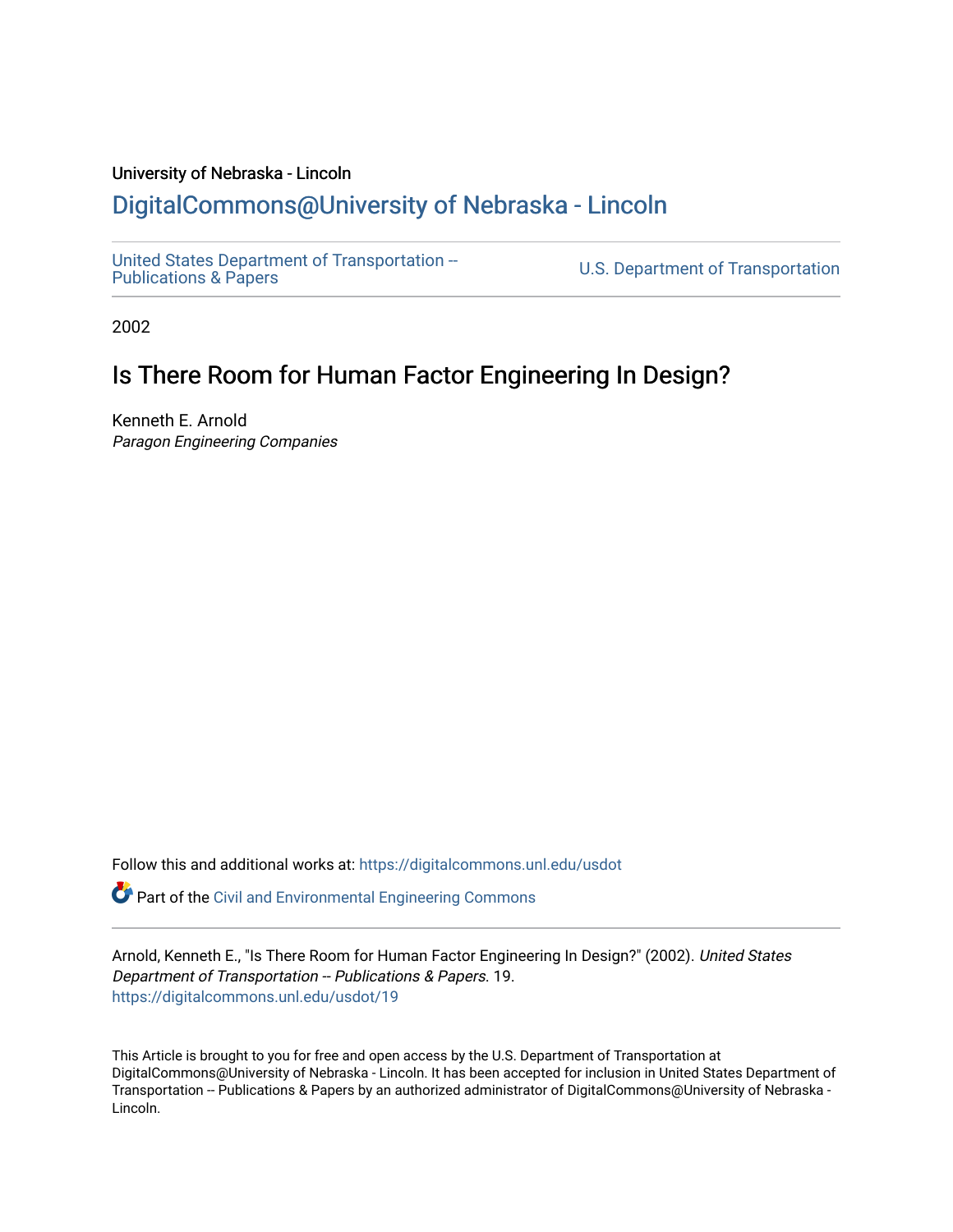

**Is There Room for Human Factor Engineering In Design?**

**By**

**Kenneth E. ArnoldParagon Engineering Companies April, 2002**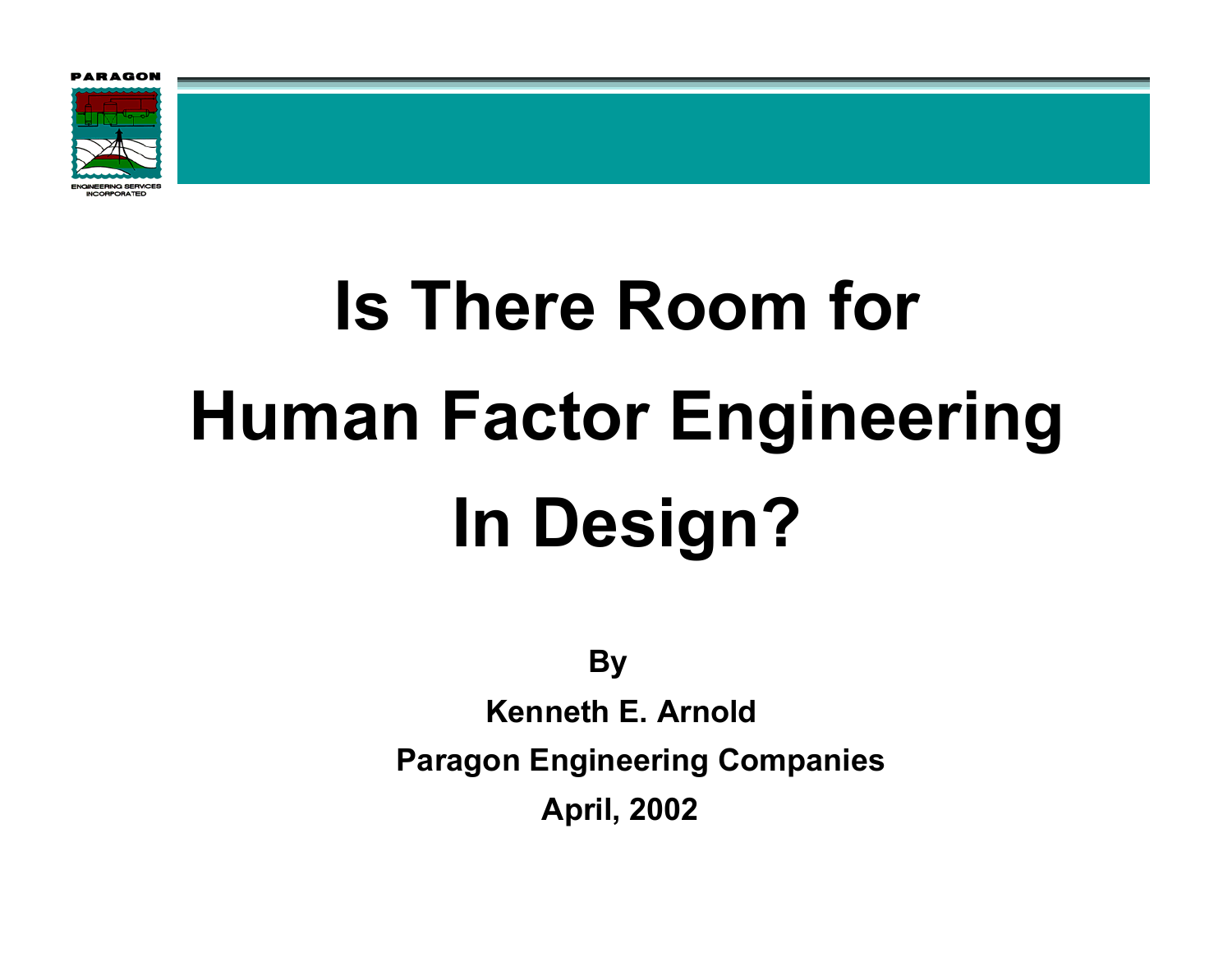

# What Does HFE Address?

- • **Trip, slips and fall s**
	- –**Reduce Injuries**
- **Simplifying Maintenance and Operations Tasks**
	- **Reduce Downtime**
	- –**Reduce Injuries**
	- – **Reduce Fatalities (Low to Medium Number/Occurrence)**
- $\bullet$  **Reacting to Abnormal Situations**
	- **Reduce Loss of Installation**
	- –**Reduce Injuries**
	- – **Reduce Fatalities (Medium to High Number/Occurrence)**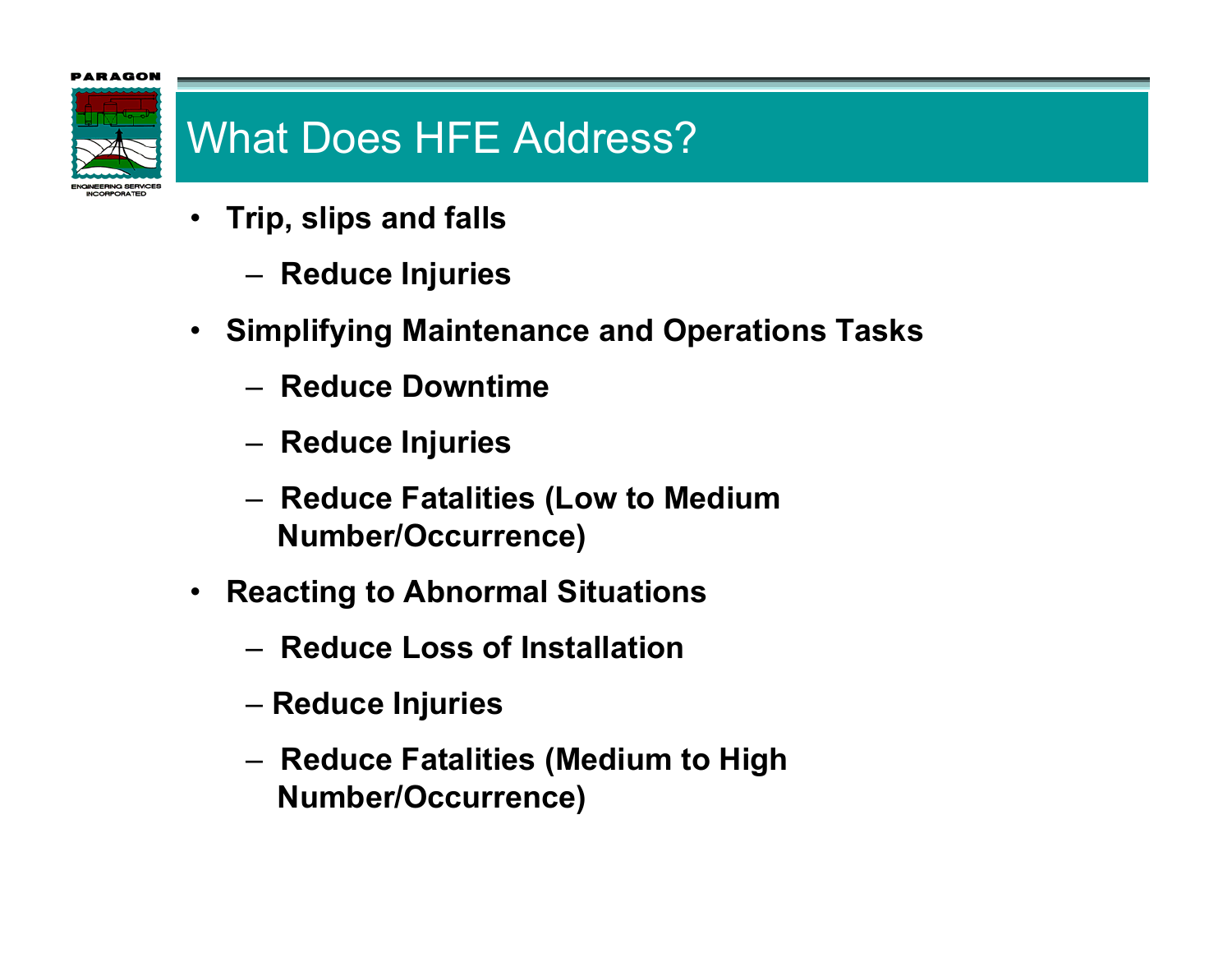

**ICORPORATED** 

### Trips, Slips and Falls

- –**Easiest Place to Concentrate (New Design)**
- **Well Covered in Literature**
- **Standards - Ladders, handrails, stairways, walkways, etc.**
- –**Implement by Training and Auditing**
- – **Still Major Problem On Existing Facilities In GoM & North Sea**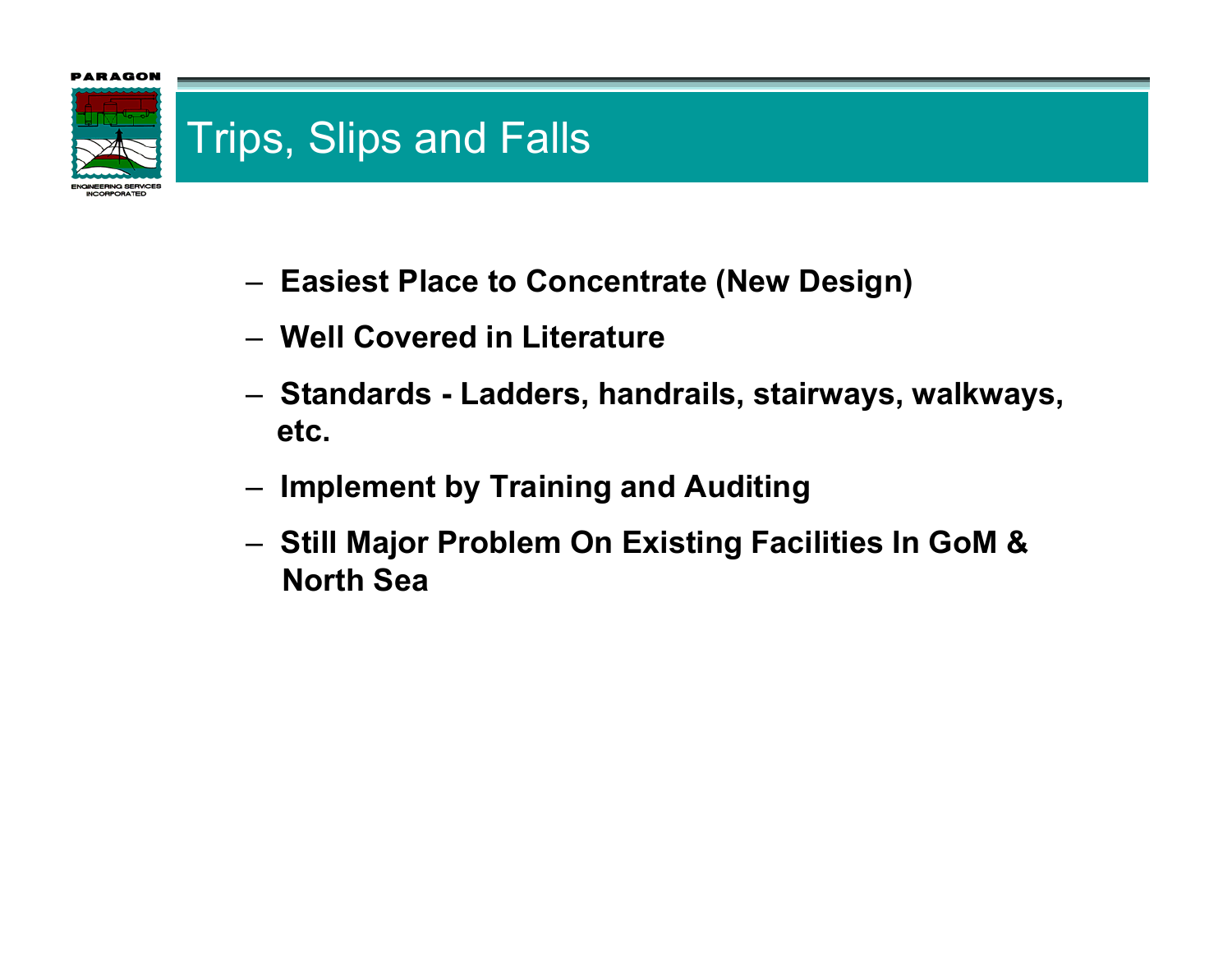# Simplifying Maintenance and Operations Tasks

- **Medium difficulty to implement**
	- **Access, Access, Access!**
	- **Lifting, Lifting, Lifting!**
- **Task analysis with help from O&M Staff - Rethink design**
- **No longer a matter of simply applying standard. Have to think through and visualize the O&M process.**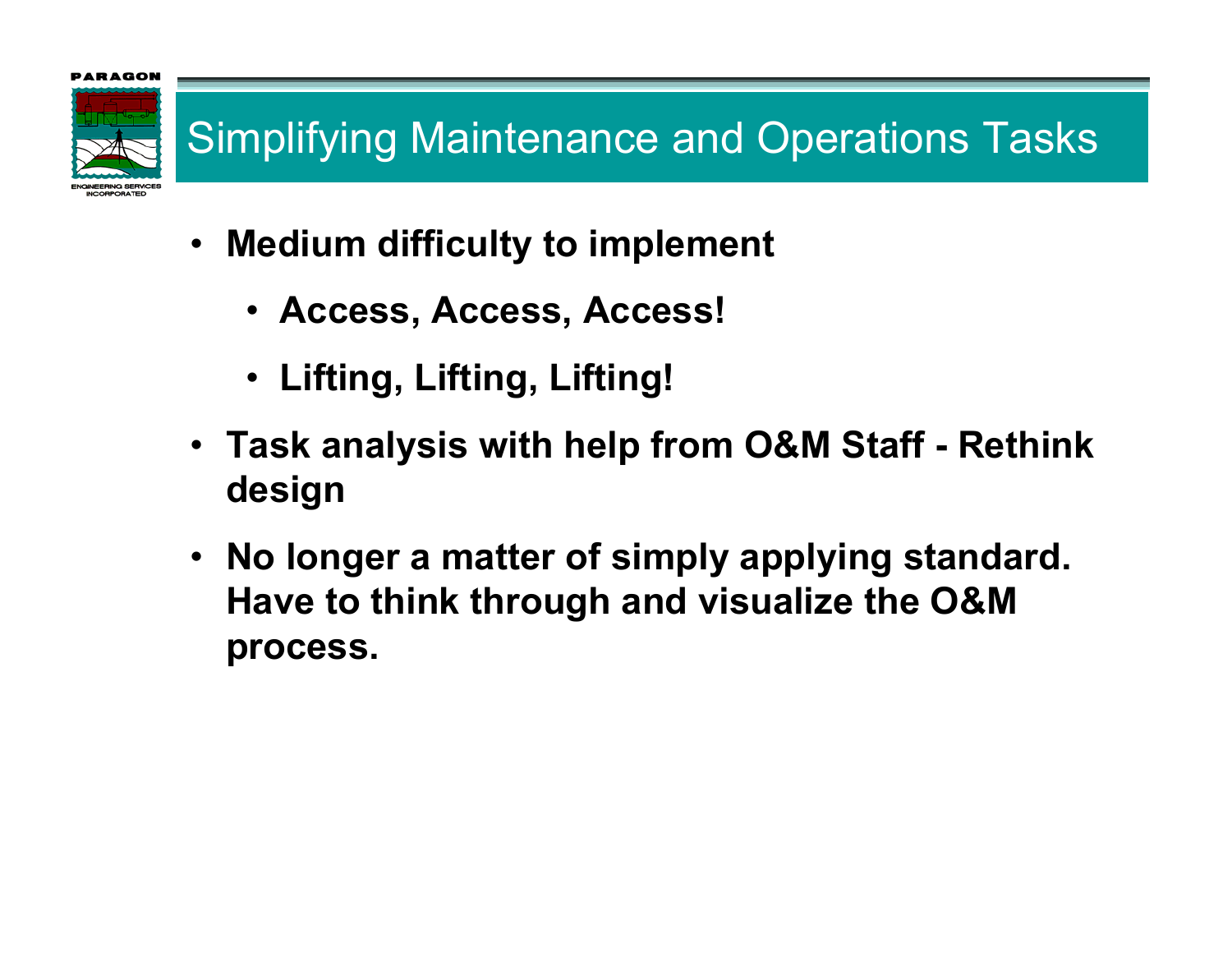

# Reacting to Abnormal Situations

- **The real prize! The most difficult to obtain!**
- **Major accidents are almost always caused by a series of escalating events.**
- **At any point human interaction can accelerate or decelerate the magnitude of consequences.**
- **How do we design so that the natural reaction is to take action which midigates the consequences?**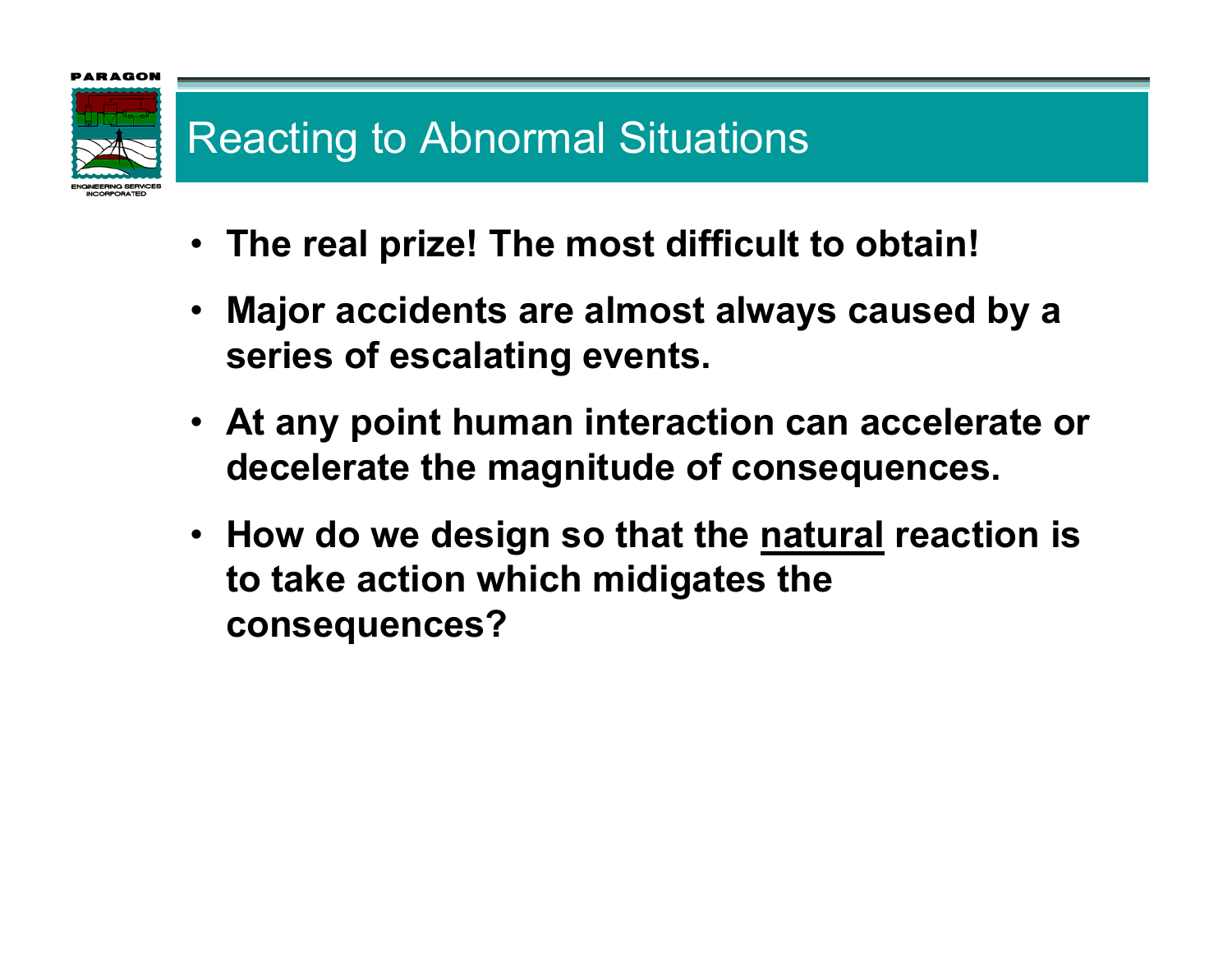

## Human Factors

- **"80% of all accidents are caused by human error" (Bob Bea)**
- **Amato corollary "and 80% of these are caused by failure of management systems"**
- **Arnold corollary "yes, but 80% of all accidents are also caused by design which does not encourage the correct human response"**
- **Examples**
	- –**Three Mile Island (\$4B)**
	- –**Ocean Ranger (84 Fatalities)**
	- –**Piper Alpha (167 Fatalities)**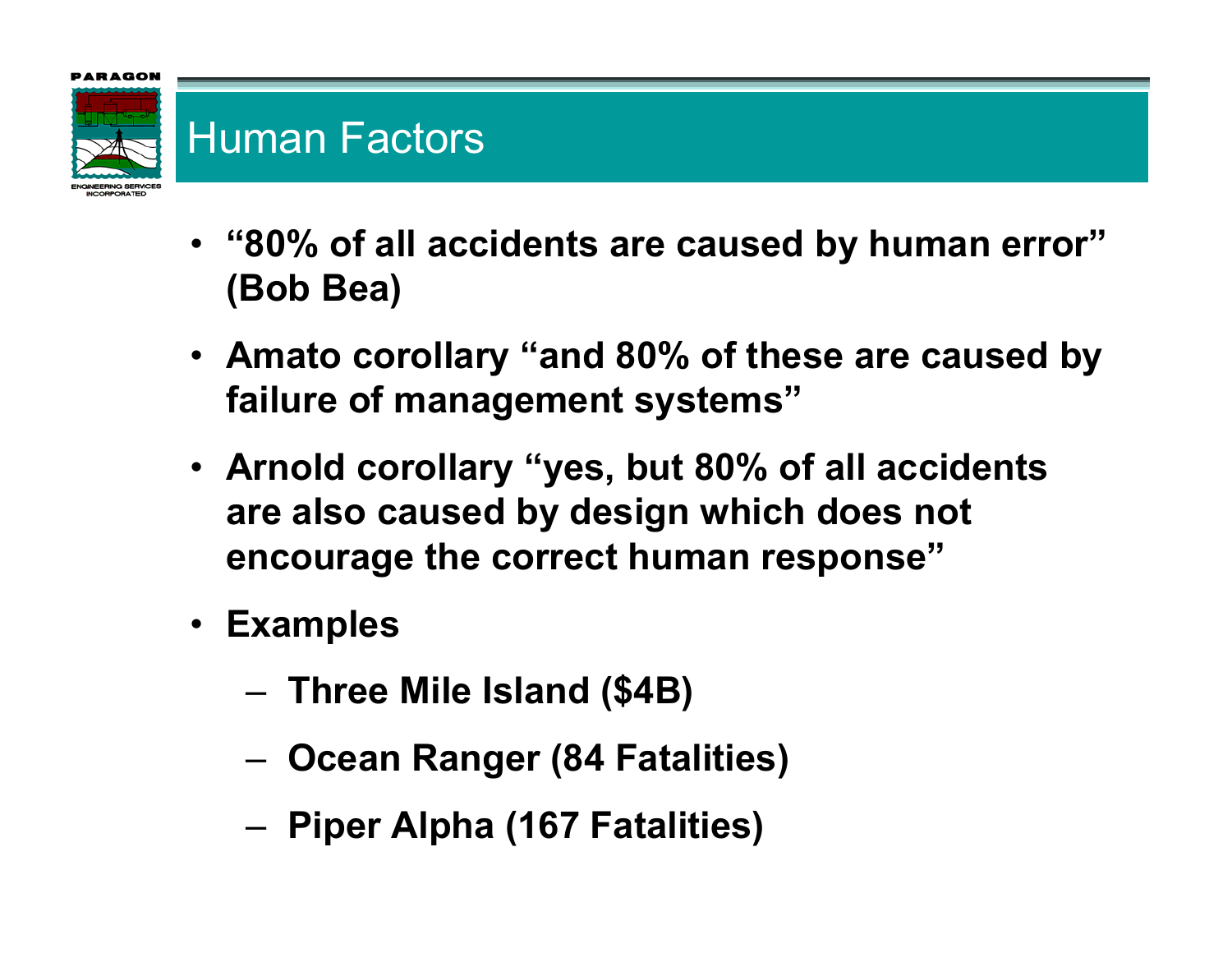### RAGOI



## Three Mile Island (1979)

- •**Popular conception - Operator training**
- • **What happened**
	- **Steam System Went Down**
	- **PV Valve on Pressurizer tank opened**
	- **As Pressure Decreased Control Room Light Went O ut Indicating Signal to Open PV Valve No Longer Existed**
	- **Pressure Relief Valve Stuck Open, Staff thought it had closed**
	- **Pressure Decreased Further in Pressurizer Tank. Water Level Rose**
	- **To keep from packing the pressurizer tank leading t o an immediate overpressure. Operators d umped water.**
	- **110 alarm lights flashing**
	- **Fixed on lowering water level in pressurizer tank**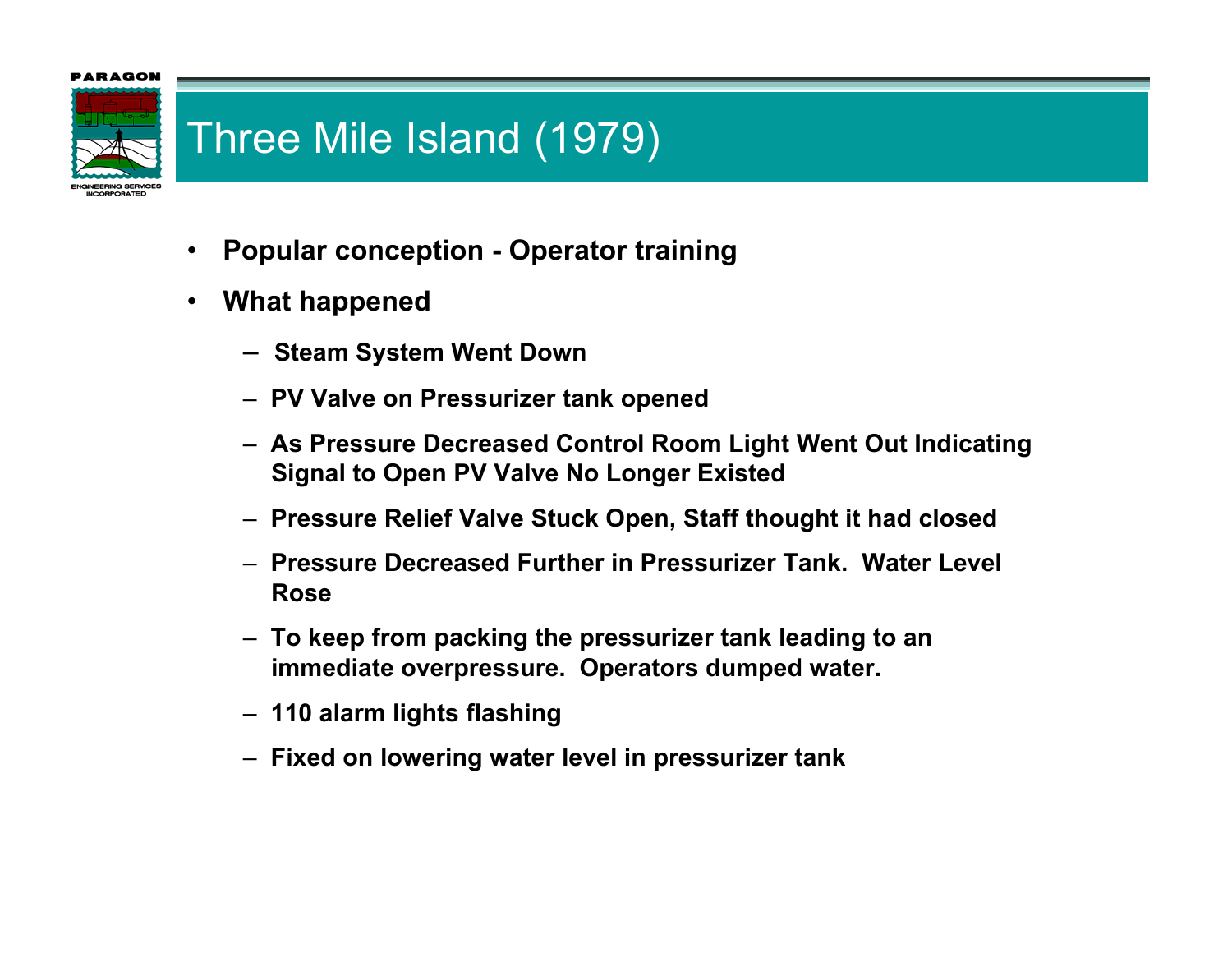

# Three Mile Island (1979) - Continued

- **Given low pressure in pressurizer tank but high level, multiple alarm sirens and no direct indication of leak, operators fixed on controlling level. Ignored other indicators of loss of water in cooling system: temperature rise in containment building, vibration of circulating pumps (cavitation)**
- $\bullet$  **Design problems**
	- **No water level indicator in reactor**
	- **Temperature of PV drain limited by computer to 280°F max output even though actually 600°F**
	- **No direct readout that PV was actually closed**
	- **Too many alarms**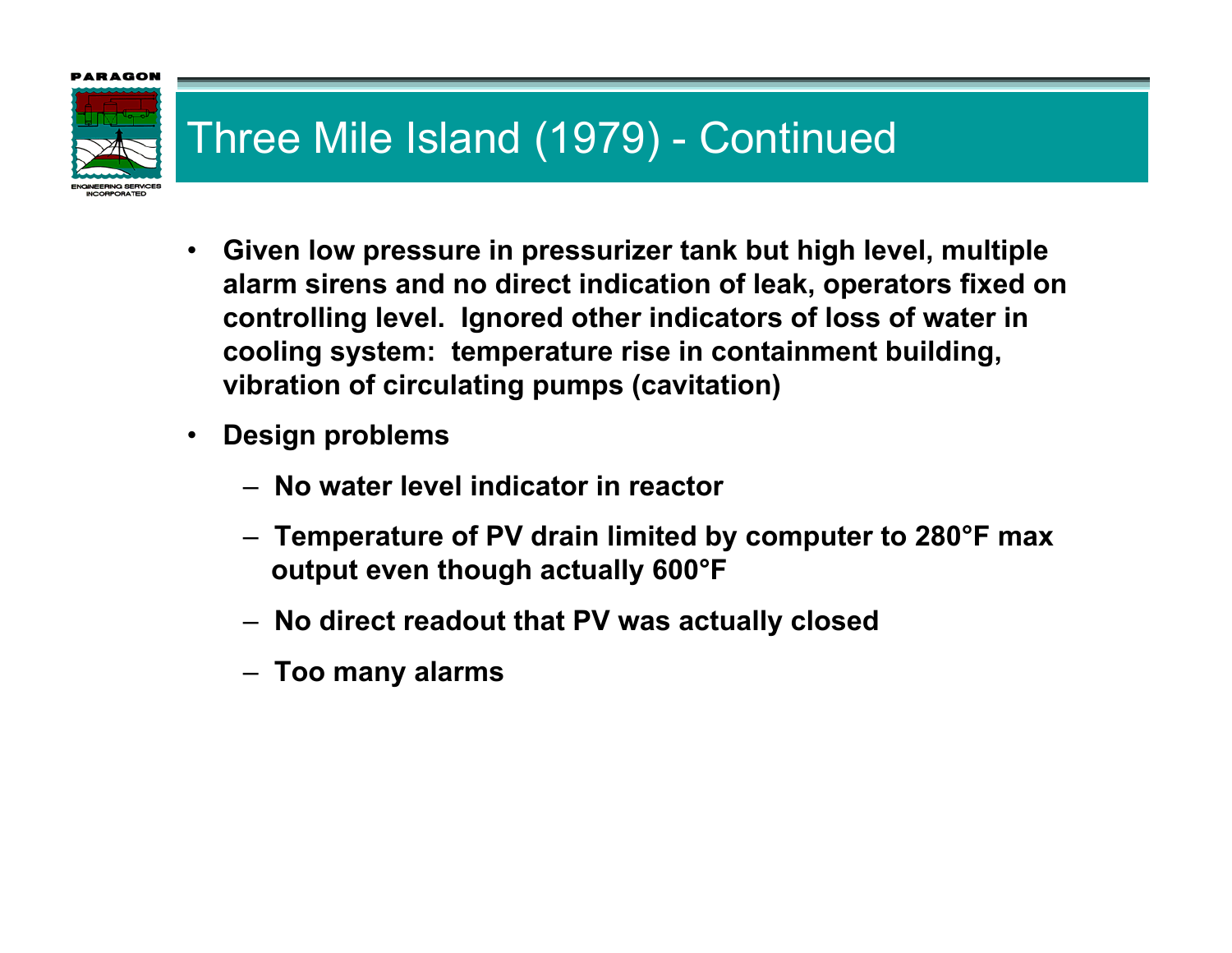### **IRAGOI**



### Ocean Ranger (1982)

- $\bullet$ **Popular Conception - Operator Training**
- $\bullet$  **What happened -**
	- **Storm wave breaks port light window shorting ballast control panel**
	- **Sea valves started opening and closing randomly**
	- **Shut-Off Power - Valves close**
	- **Decided to turn on power to deballast to higher level**
	- **Started settling by bow**
	- **Screwed in brass by-pass rods to cause valves to close**
	- **By-pass rods actually caused valves to fail open**
	- **Could not launch survival craft in storm wit h list**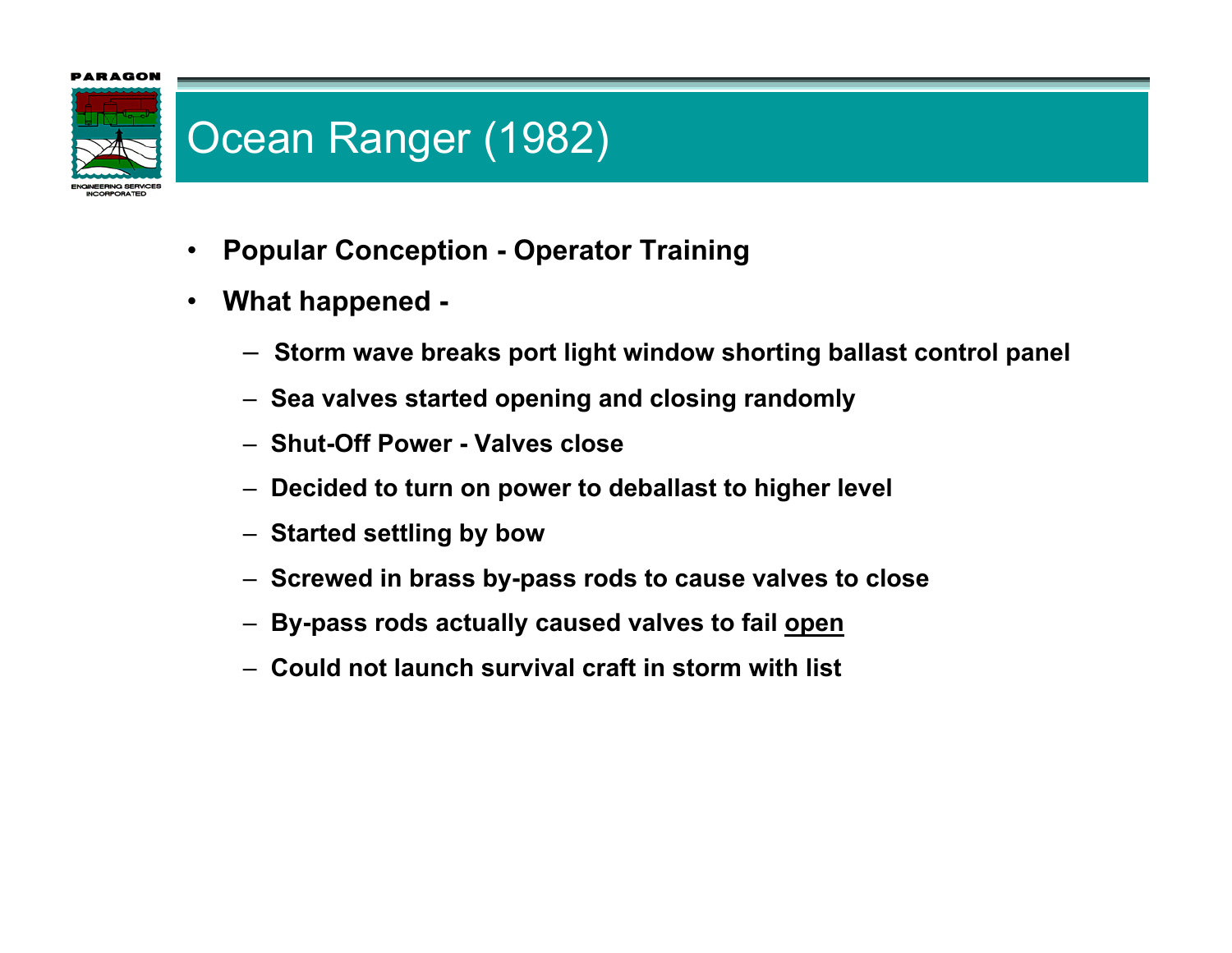

### Ocean Ranger (1982) - Continued

- $\bullet$  **Design problems**
	- **Easy to short out panel in ballast control room**
	- **No way to isolate panel and still activate pumps or check status**
	- **Brass by-pass rods opened sea valves**
	- **No way to launch survival craft with rig tilted down by the bow**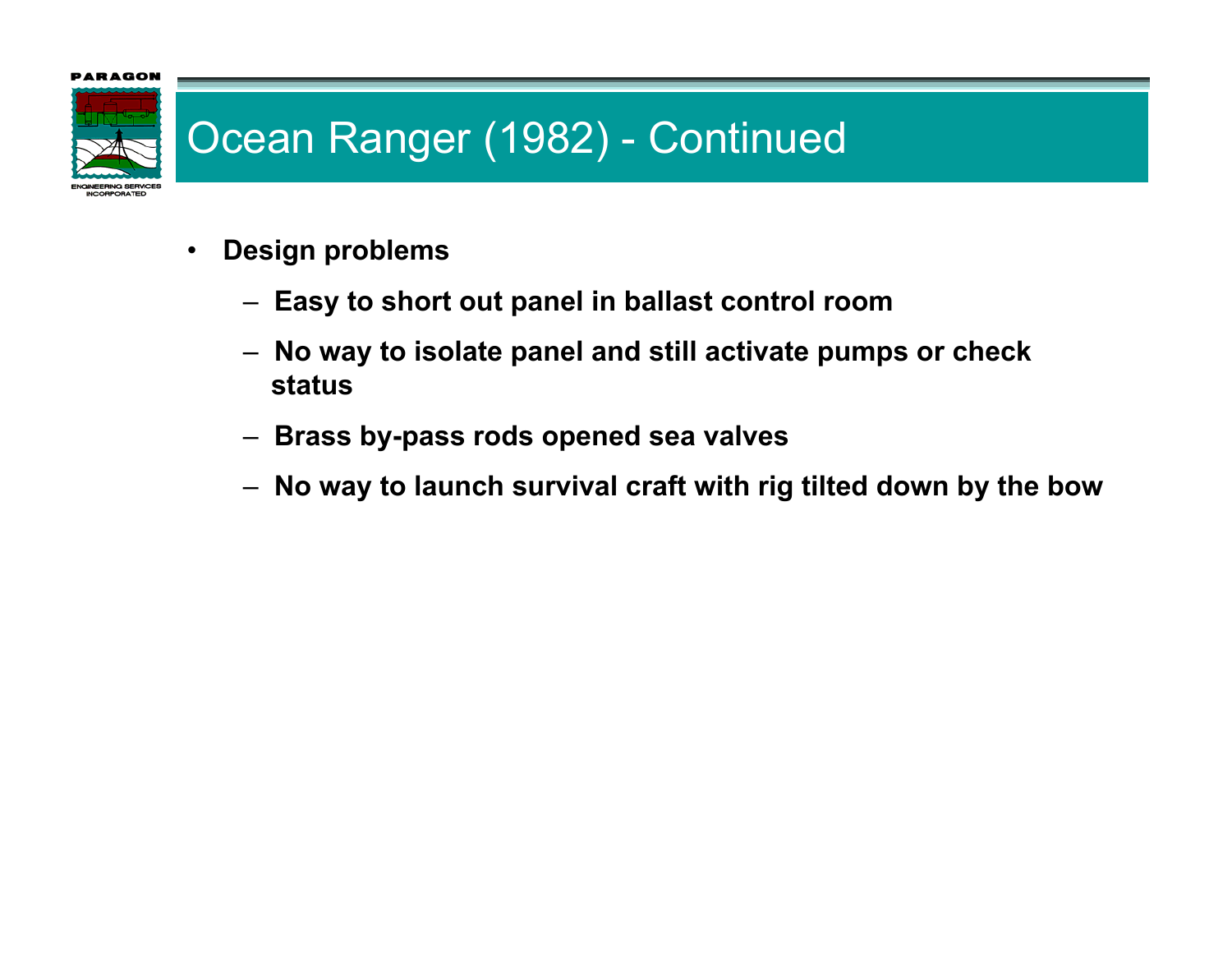

# Piper Alpha (1988)

- • **Popular Conception - Failure of Permit to Work System, Operator Training**
- $\bullet$  **What happened -**
	- **Day crew isolated pump for maintenance**
	- $-$  Day crew removed PSV on condensate pump for annual safety check
	- **Did not properly install gasket, blind flange and bolt s**
	- **Night crew unaware and put pump in service**
- $\bullet$  **Design Problem**
	- **Decoupled PSV from Pump It Protected**
	- **Gas Heard Escaping In Compressor Room But Source Unknown**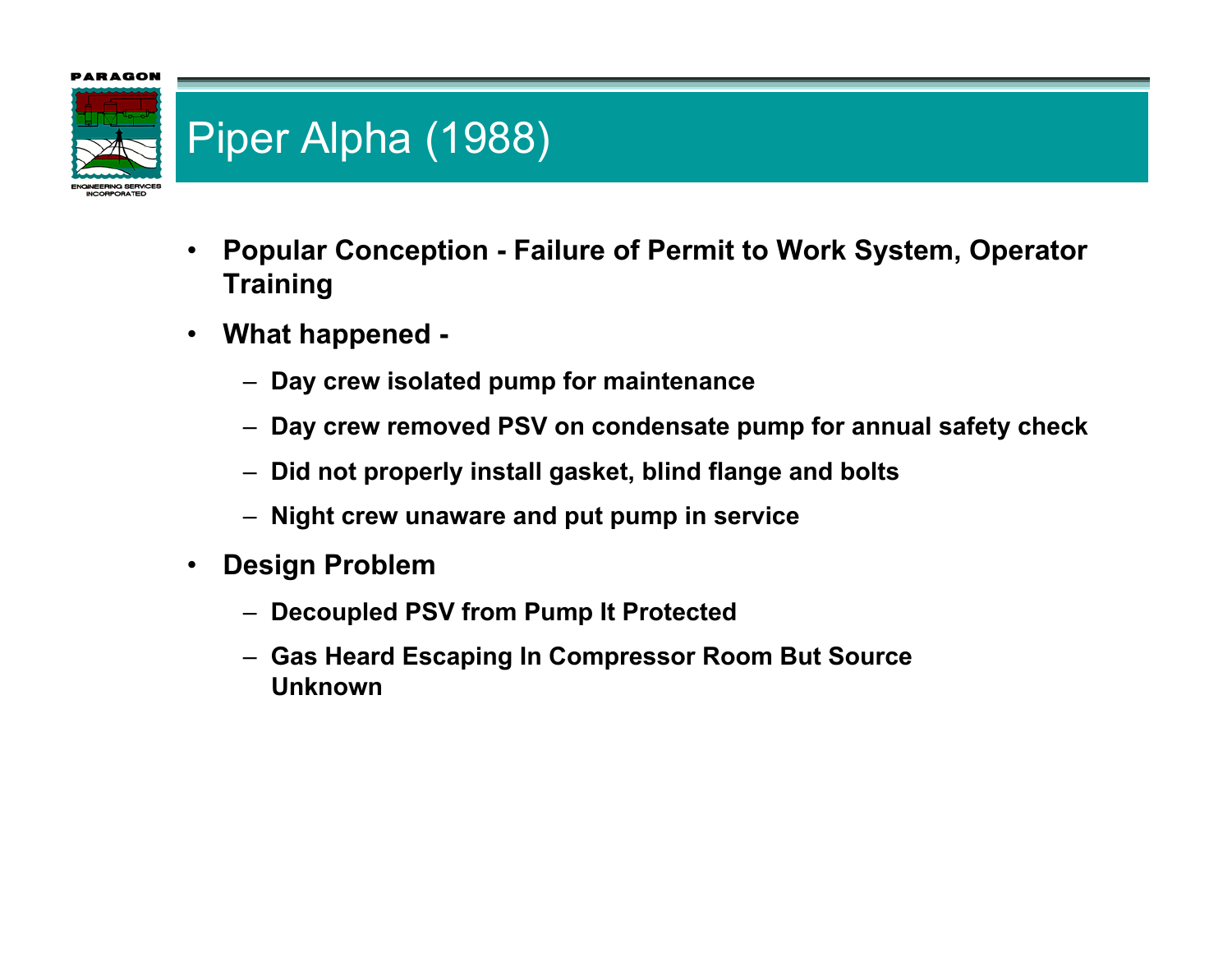

# Why Did Paragon Form HFE Group

- •**Improve designs by better safety, operability and maintainability**
- •**The client deserves the option. (Problem: Will he pay?)**
- • **Implementation**
	- **Upper Management Support**
	- **Acquire/Develop Expertise**
	- **Develop Specifications and Standards**
	- **Develop Implementation Plan**
	- **Train Engineers and Designers**
	- **Convince Project Managers to Include HFE as Integral Part of Team**
	- **Convince Clients of Value**
- • **Need for HFE Professionals**
	- **Educational Background**
	- **A thought process and not just "common sense"**
	- **Compr omises will be made**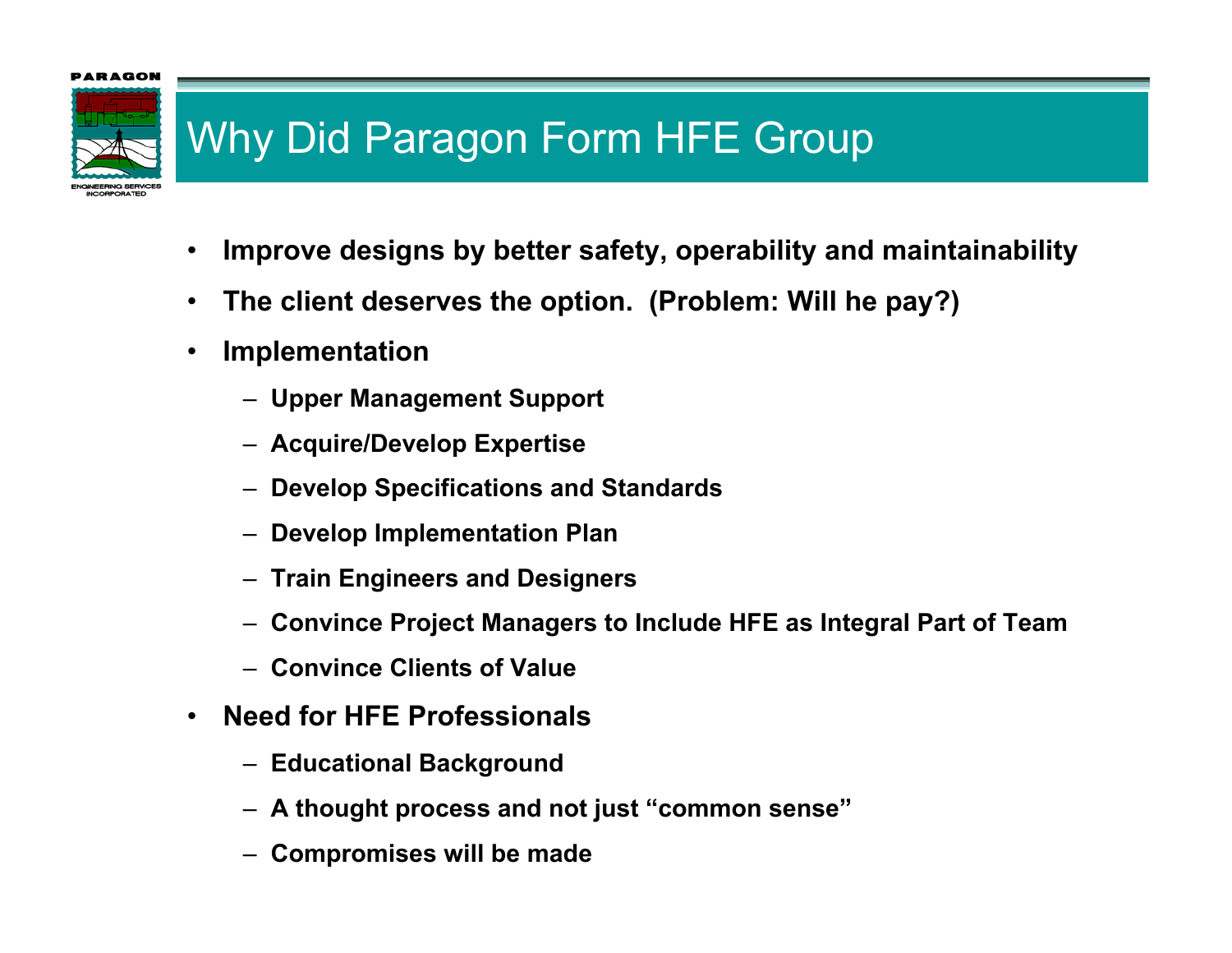

### Paragon Success Stories

### **British Petroleum Mardi Gras Pipeline**

- •HFE has been integrated into project from inception
- • Reduced time for redesign by implementing HFE standards and comments into initial design
- • Improved safety for maintenance, materials handling and pigging operations by incorporating HFE principles
- • As a result of this work we are providing HF training and support to project members of the other projects that for m part of BP GoM Deepwater Development Program

### **FPSO Project**

• HFE involvement in evaluation and design of LQ save \$5 -10 million by reducing square footage requirement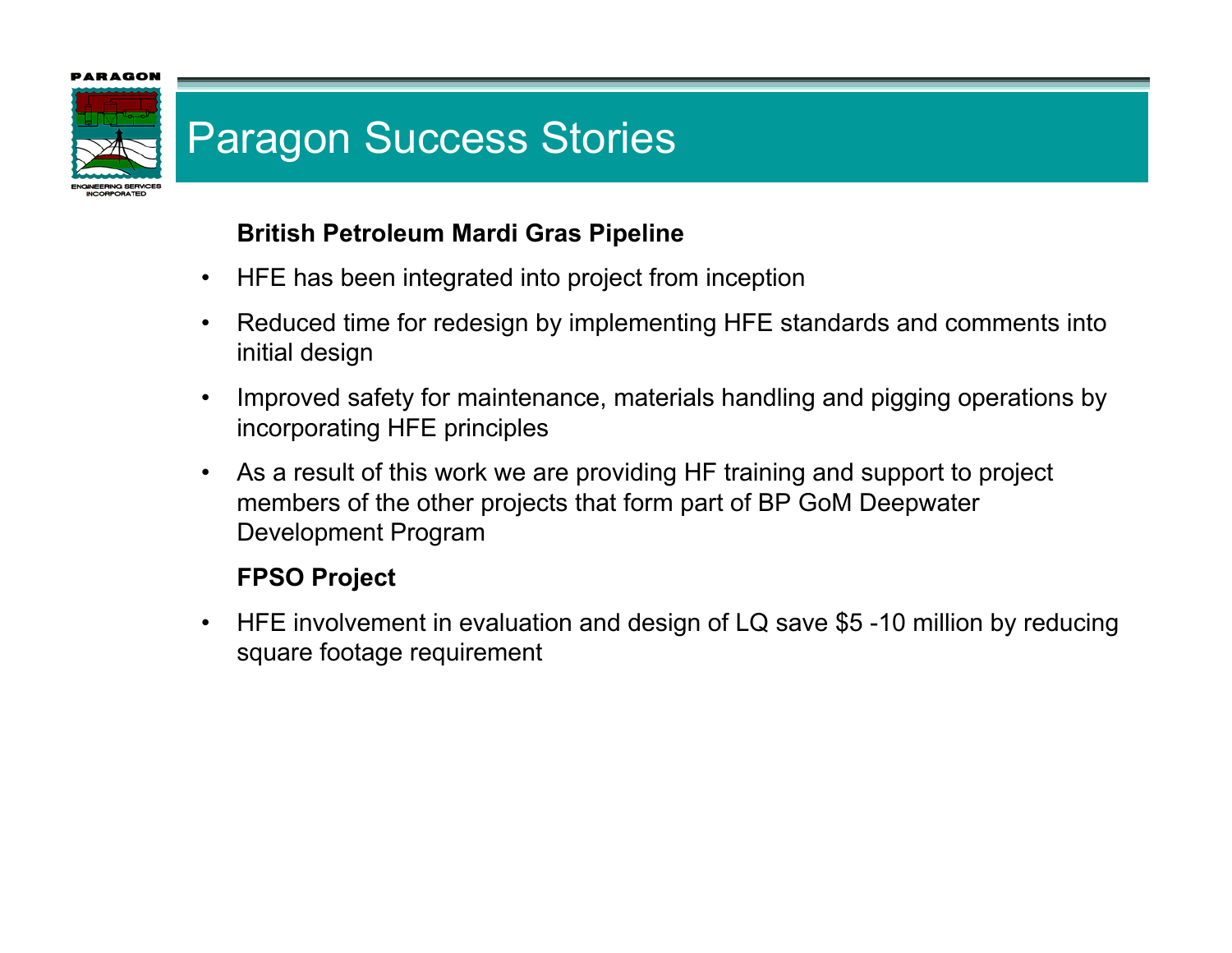### RAGOI



# Paragon Success Stories (Continued)

### **Shell Offshore Inc URSA Platform**

- •Implementation of redesigned control room has improved worker satisfaction
- • Operability and maintainability of the control room equipment has been improved through well thought out design
- • Environmental characteristics have been improved through application of proper lighting, noise and ventilation control
- • As a result of this work we were also asked to conduct a HF review of Auger control room

### **Survival Capsule Study**

- • Research showed that capsules could not accommodate the rated number of persons due to difference in physical size between the "av erage" offshore worker and population anthropometrics used in the design and rating of the capsules
- •MMS has issued a safety alert as a result of this work
- • A number of GoM operators have de-rated the capacity of some survival capsules at their facilities due to this research